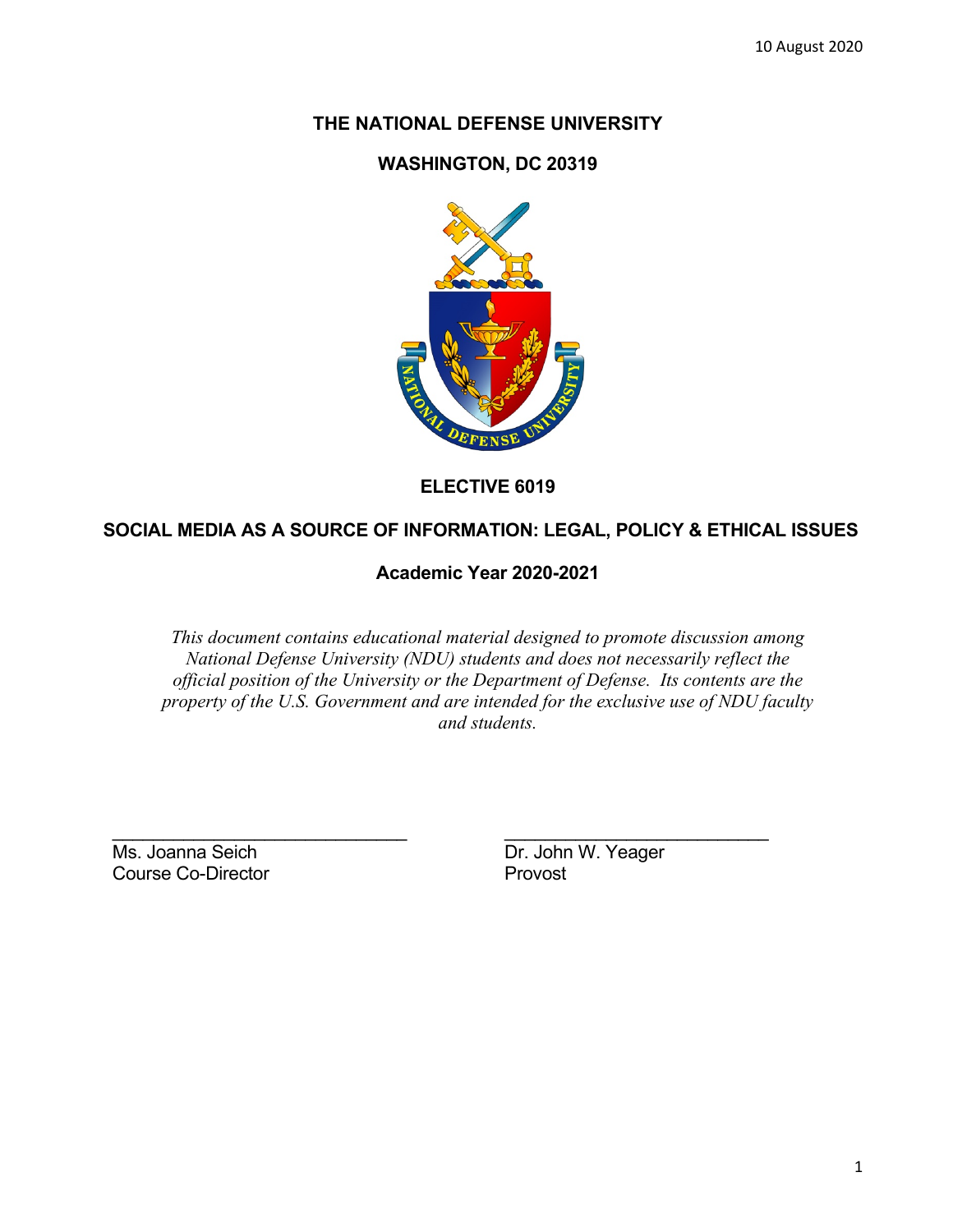#### **AY 2020/21 Elective NDU 6019: Social Media as a Source of Information – Legal, Policy & Ethical Issues**

This course will explore the important issues surrounding the use of social media as a source of information for the Department of Defense. For example, should you exploit the information just because you can? Can you trust it? Are you allowed to use it? If you don't use it, what are you missing? Students will consider the potential uses of information extracted from social media, and evaluate the legal and policy requirements that restrict DOD access to much of that information. Course Objectives: Students will be able to: 1) identify and differentiate the overlaps between traditional news media and news derived from social media; 2) develop strategies for applying information from social media to support a diverse mission set; and 3) evaluate the relevant legal, policy and ethical implications. Learning outcomes will be assessed through class participation, a digital deployment exercise, and an 800-1200 word paper. This course is included in the Emerging Information Technology concentration.

#### **(Class Limit 12) (2 Credit Hours)**

TUE, 0900–1100, 09/15/2019 – 12/08/2018

**Instructors**: Ms. Joanna Seich

**OPMEP Learning Objectives**: Learning Area 1 – Strategic Leadership. Leading, transforming and sustaining innovative, agile and ethical organizations in a joint, interagency, intergovernmental and multinational strategic environment.

**NDU Absence Policy**: This course follows the common NDU absence policy for electives:

- 1. Students must notify their assigned college's leadership and the course professor/instructor of absences in accordance with the College Absence/Leave Policy.
	- a. Foreseen absences (e.g. student travel) require prior notification.
	- b. Unforeseen absences (e.g. sudden personal injury or illness; sudden injury, illness, or death in the family, etc.) require notification as soon as possible, but no later than the first day the student returns to class.
- 2. It is the student's responsibility to complete any reading and coursework missed during the absence.
- 3. It is the student's responsibility to complete additional assignments as required by the professor/instructor.
- 4. Students who accumulate 4 or more foreseen or unforeseen absences will be required to participate in a performance review by the course's host college. For NDU elective courses, the AP-AA will coordinate the student performance review via the Student Performance Review Subcommittee.

**Course Requirements**: Students are required to meet the following course requirements:

- Prepare for each session by completing the assigned reading.
- Attend all sessions unless excused in accordance with the NDU Absence Policy.
- Participate in all course activities.
- Satisfactorily complete all course assignments.

**Means of Assessment**: Students will be assessed on the quality of their performance, based on:

- Demonstration of strategic (critical, creative, holistic, sophisticated, future-oriented) thinking.
- Facility for coherent, logical, defensible oral and written expression.
- Contribution to consensus-building.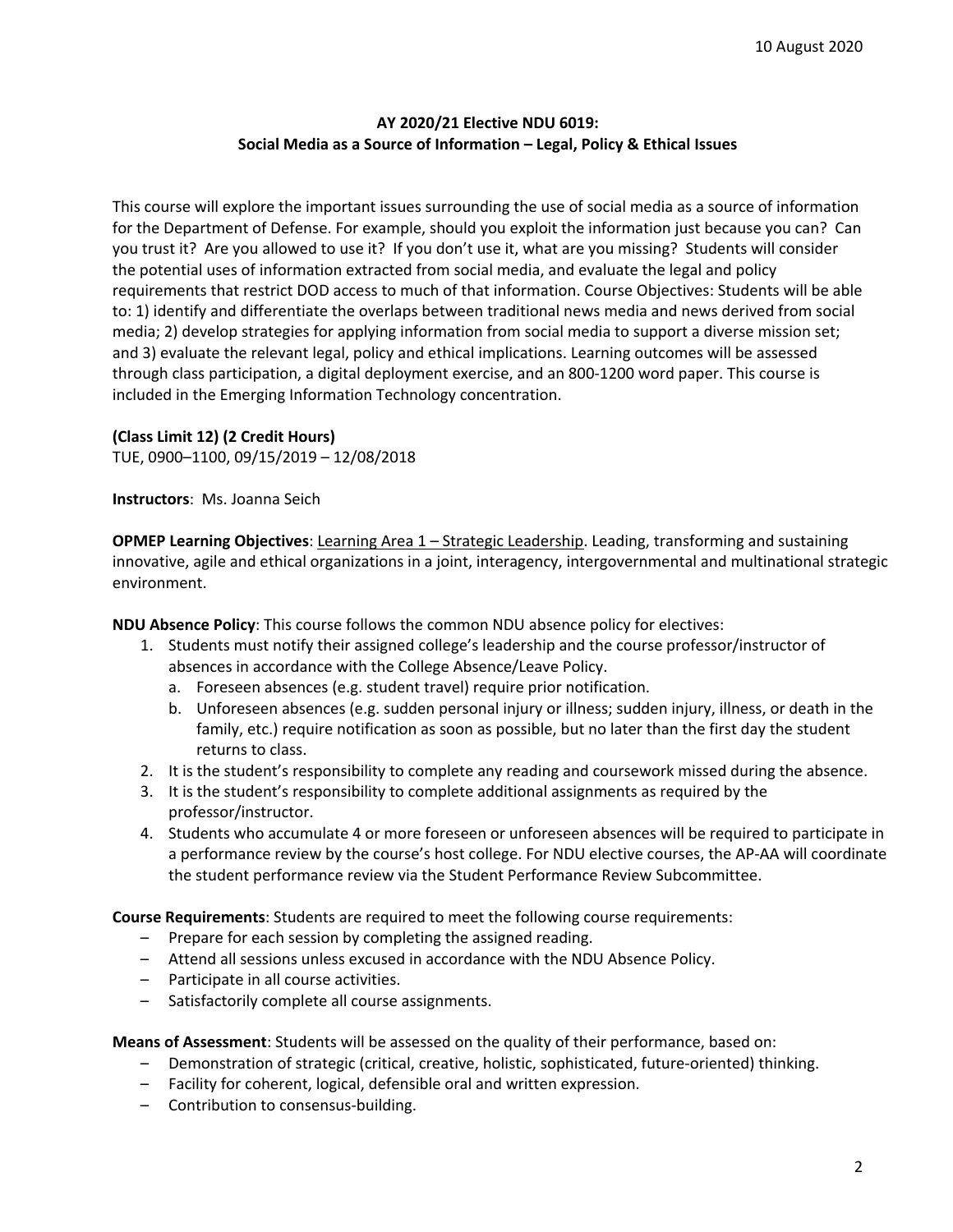- Engagement in collaborative problem-solving.
- Tolerance of complexity, ambiguity, and alternative and opposing viewpoints.
- Classroom participation.

**Grading Standards**: Total of 200 course points, distributed as follows:

- Classroom Participation 30 pts
- Digital Deployment Exercise 40 pts
- Paper 30 pts

| NDU Policy on Grades Correlation to Grade Points and Percentage Scales |                                        |                 |                     |                                  |  |  |
|------------------------------------------------------------------------|----------------------------------------|-----------------|---------------------|----------------------------------|--|--|
| Letter<br>Grade                                                        | Descriptor                             | Grade<br>Points | Percentage<br>Range | Percentage Range<br>for Rounding |  |  |
| A                                                                      | <b>Exceptional Quality</b>             | 4.00            | 93-100              | $92.50 - 100.00$                 |  |  |
| $A -$                                                                  | Superior Quality                       | 3.70            | $90 - 92$           | 89.50 - 92.49                    |  |  |
| $B+$                                                                   | <b>High Quality</b>                    | 3.30            | 87-89               | 86.50-89.49                      |  |  |
| B                                                                      | Expected/Acceptable Quality            | 3.00            | 83-86               | 82.50 - 86.49                    |  |  |
| $B-$                                                                   | <b>Below Expected Quality</b>          | 2.70            | 80-82               | 79.50 - 82.49                    |  |  |
| C                                                                      | <b>Unsatisfactory Quality</b>          | 2.00            | $70-79$             | 69.50 - 79.49                    |  |  |
| P                                                                      | Pass                                   | 0.00            | <b>NIA</b>          | N <sub>IA</sub>                  |  |  |
| F.                                                                     | Fail/Unacceptable Level of Achievement | 0.00            | $0 - 69$            | $0 - 69.49$                      |  |  |